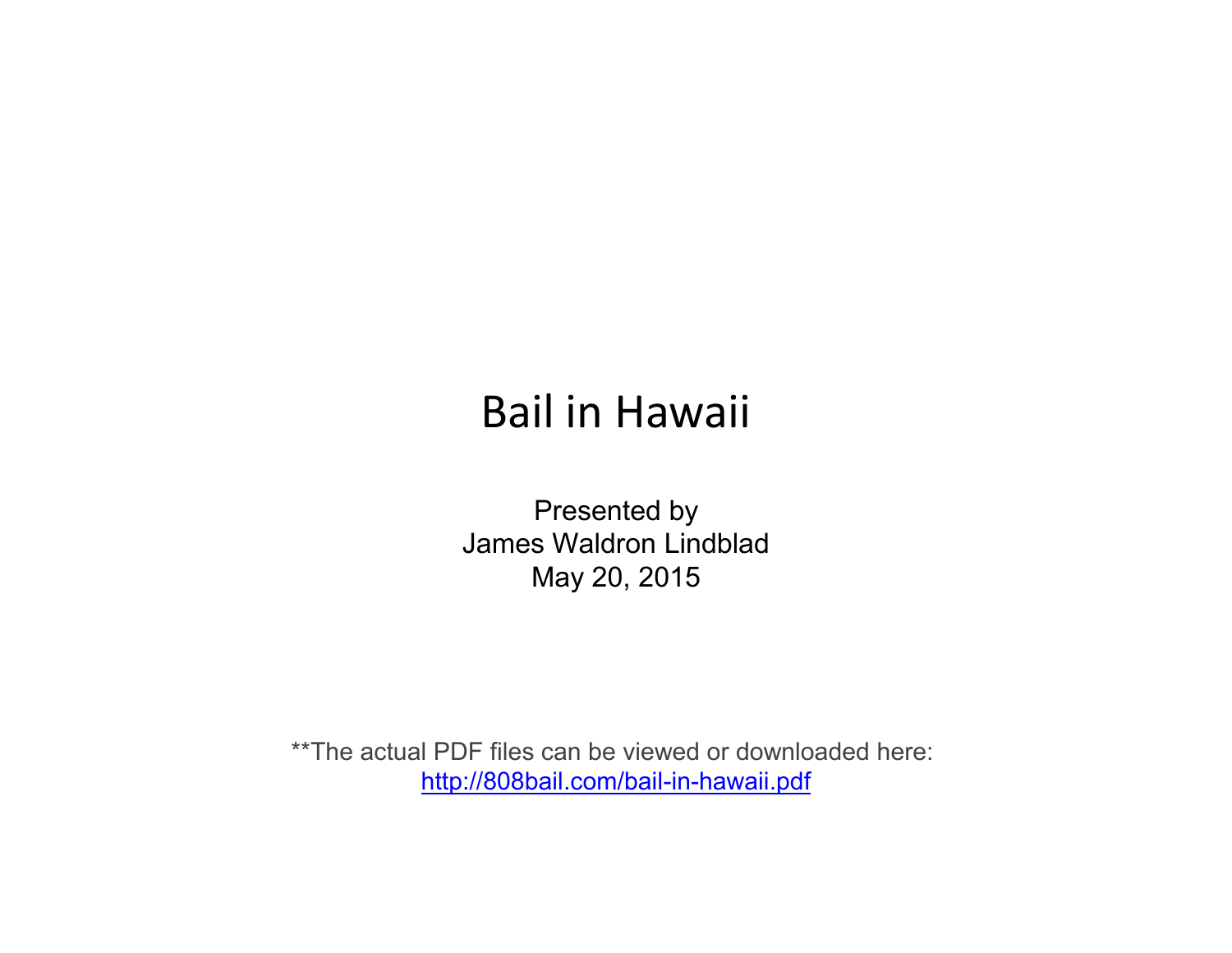Bail Defined.

§804-1 Bail defined. Bail, or the giving of bail, is the signing of the recognizance by the defendant and the defendant's surety or sureties, conditioned for the appearance of the defendant at the session of a court of competent jurisdiction to be named in the condition, and to abide by the judgment of the court.

[http://www.capitol.hawaii.gov/hrscurrent/Vol14\\_Ch0701-0853/HRS0804/HRS\\_0804-](http://www.capitol.hawaii.gov/hrscurrent/Vol14_Ch0701-0853/HRS0804/HRS_0804-0001.htm) [0001.htm](http://www.capitol.hawaii.gov/hrscurrent/Vol14_Ch0701-0853/HRS0804/HRS_0804-0001.htm)

A-1 Bail Bonds 2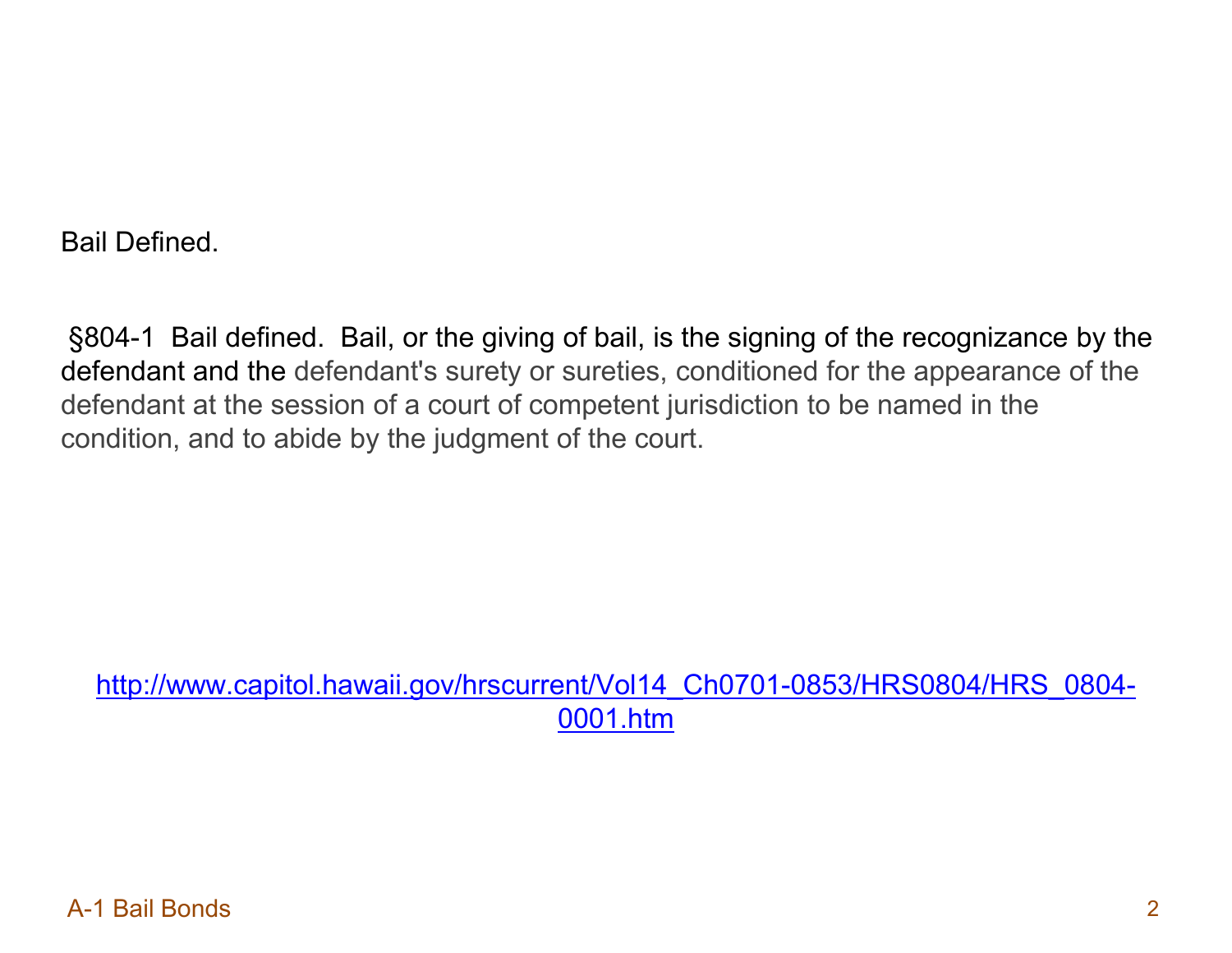## Rule 46. BAIL; BOND.

(a) Bail.

 The right to bail before conviction or upon review, the form and amount thereof, and the matters of justification of sureties, forfeiture of bail, and exoneration of obligors and sureties shall be as provided by law. (See Hawai'i Revised Statutes, Chapter 804.)

(b) Bond.

 A party seeking release on bail by posting bond shall submit the bond in a form that substantially complies with Form J annexed to these rules. If a bail bond is secured by insurance, a copy of the bail agent's power of attorney shall be attached to the bond, and shall be supported by the affidavit or declaration of the bail agent authorized to furnish bail for compensation. The declaration or affidavit shall identify the insurer, provide the agent's and insurer's license numbers, attest the agent and the insurer are currently licensed and in good standing with the Insurance Commissioner of the State of Hawai'i, and attest the agent and the insurer are in compliance with Hawai'i law governing bail bonds.

(Amended April 20, 2011, effective July 1, 2011.

## [http://www.courts.state.hi.us/docs/court\\_rules/rules/hrpp.htm#Rule%2046](http://www.courts.state.hi.us/docs/court_rules/rules/hrpp.htm)

A-1 Bail Bonds 3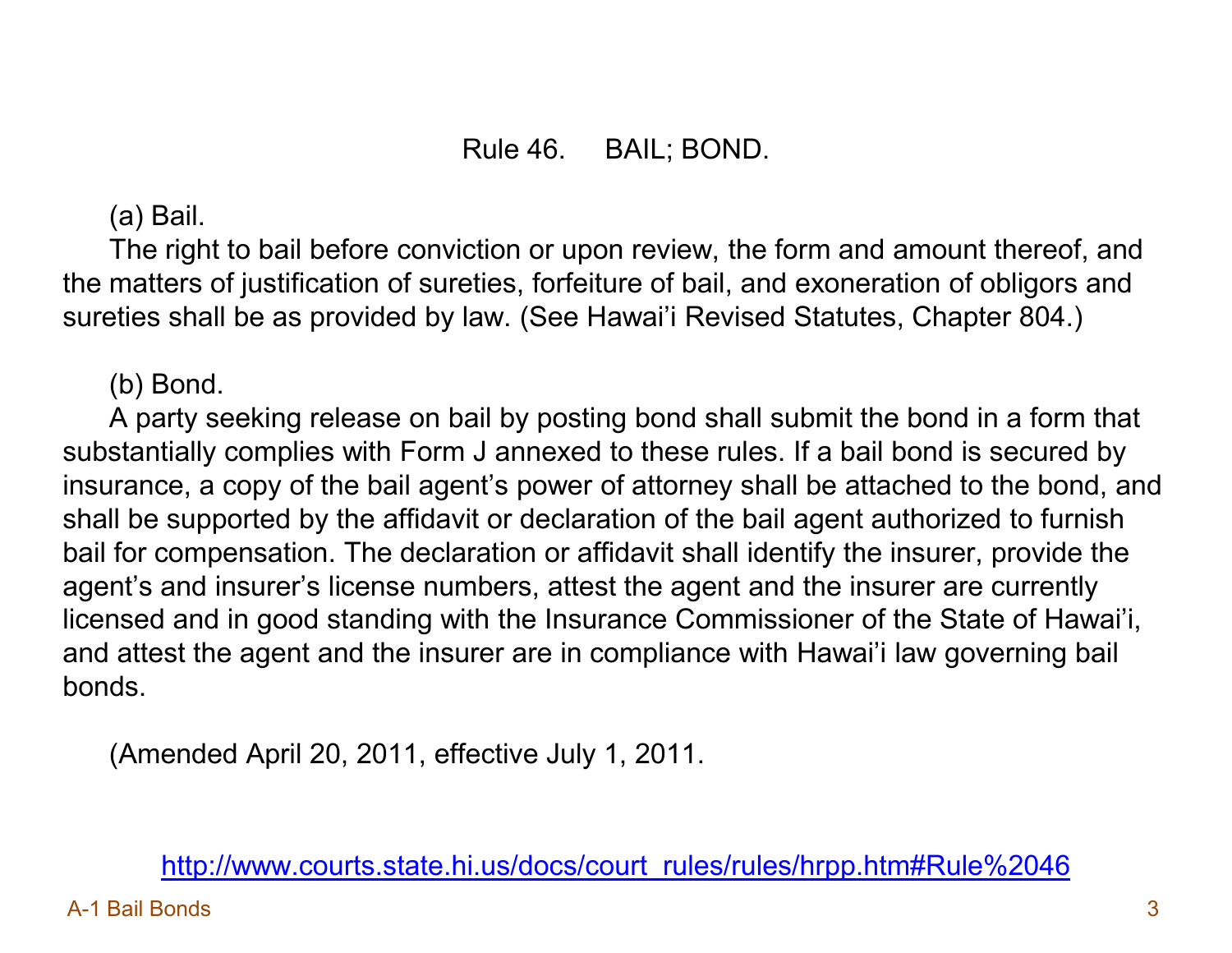Bail Agent Defined.

Bail Agent Defined. What is a bail agent? "Bail agent" means a licensed insurance producer under article 9A who is appointed by an authorized surety insurer, furnishes bail for compensation in any court in this State, and has the power of attorney to execute or countersign bail bonds in connection with judicial proceedings.

Bail Agent Defined – [http://www.capitol.hawaii.gov/hrscurrent/Vol09\\_Ch0431-0435E/HRS0431/HRS\\_0431-](http://www.capitol.hawaii.gov/hrscurrent/Vol09_Ch0431-0435E/HRS0431/HRS_0431-0009N-0101.htm) [0009N-0101.htm](http://www.capitol.hawaii.gov/hrscurrent/Vol09_Ch0431-0435E/HRS0431/HRS_0431-0009N-0101.htm)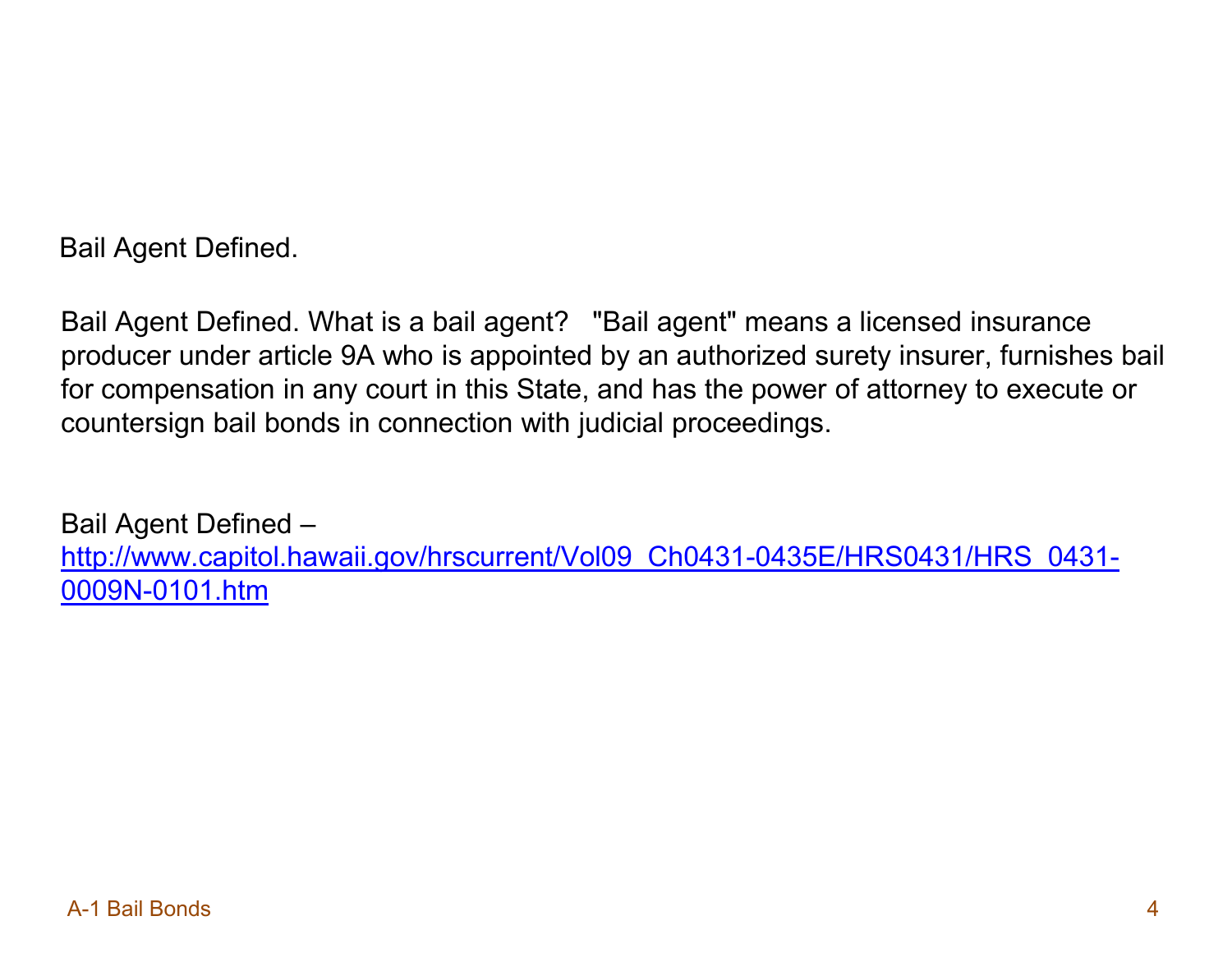§431:1-210 Surety insurance defined. Surety insurance includes:

- (1) Bail bond insurance, which is a guarantee that any person, in or in connection with any proceedings in any court, will:
	- (A) Attend in court when required, or
	- (B) Will obey the orders of judgment of the court, as a condition to the release of the person from confinement, and the execution of bail bonds for any such purpose. The making of property or cash bail does not constitute the transacting of bail bond insurance.
- (2) Fidelity insurance, which is insurance guaranteeing the fidelity of persons holding positions of public or private trust.
- (3) Guaranteeing the performance of contracts and guaranteeing and executing bonds, undertakings and contracts of suretyship.

[http://www.capitol.hawaii.gov/hrscurrent/Vol09\\_Ch0431-0435E/HRS0431/HRS\\_0431-](http://www.capitol.hawaii.gov/hrscurrent/Vol09_Ch0431-0435E/HRS0431/HRS_0431-0001-0210.htm) [0001-0210.htm](http://www.capitol.hawaii.gov/hrscurrent/Vol09_Ch0431-0435E/HRS0431/HRS_0431-0001-0210.htm)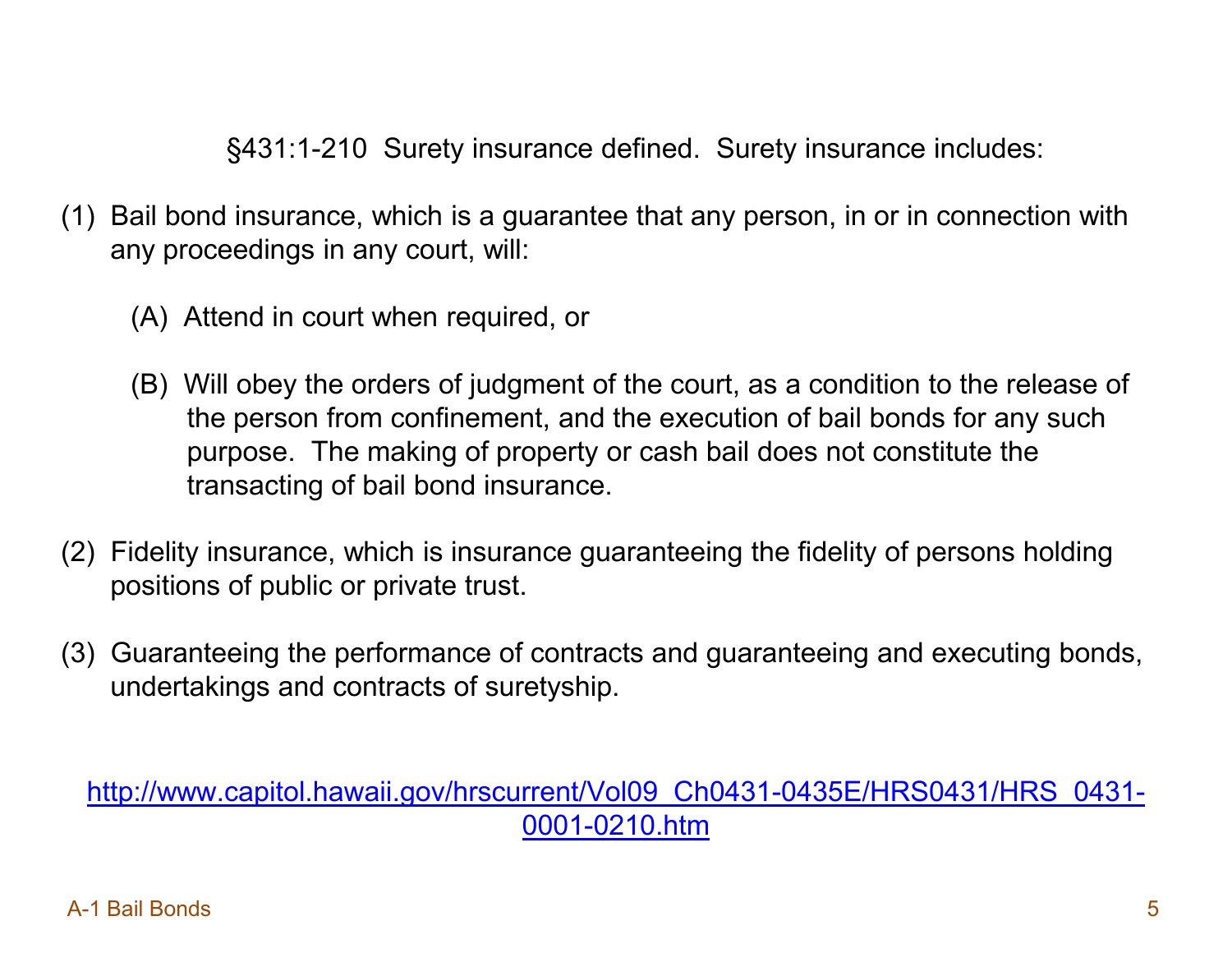Bail Bond v. Supervised Release. We need to know the difference.

What is S/R or OR? S/R or supervised release is a two party agreement where only the defendant promises the state to appear as required. In other words, the promise is between only the defendant and the state.

Bail bonds normally require indemnity or collateral.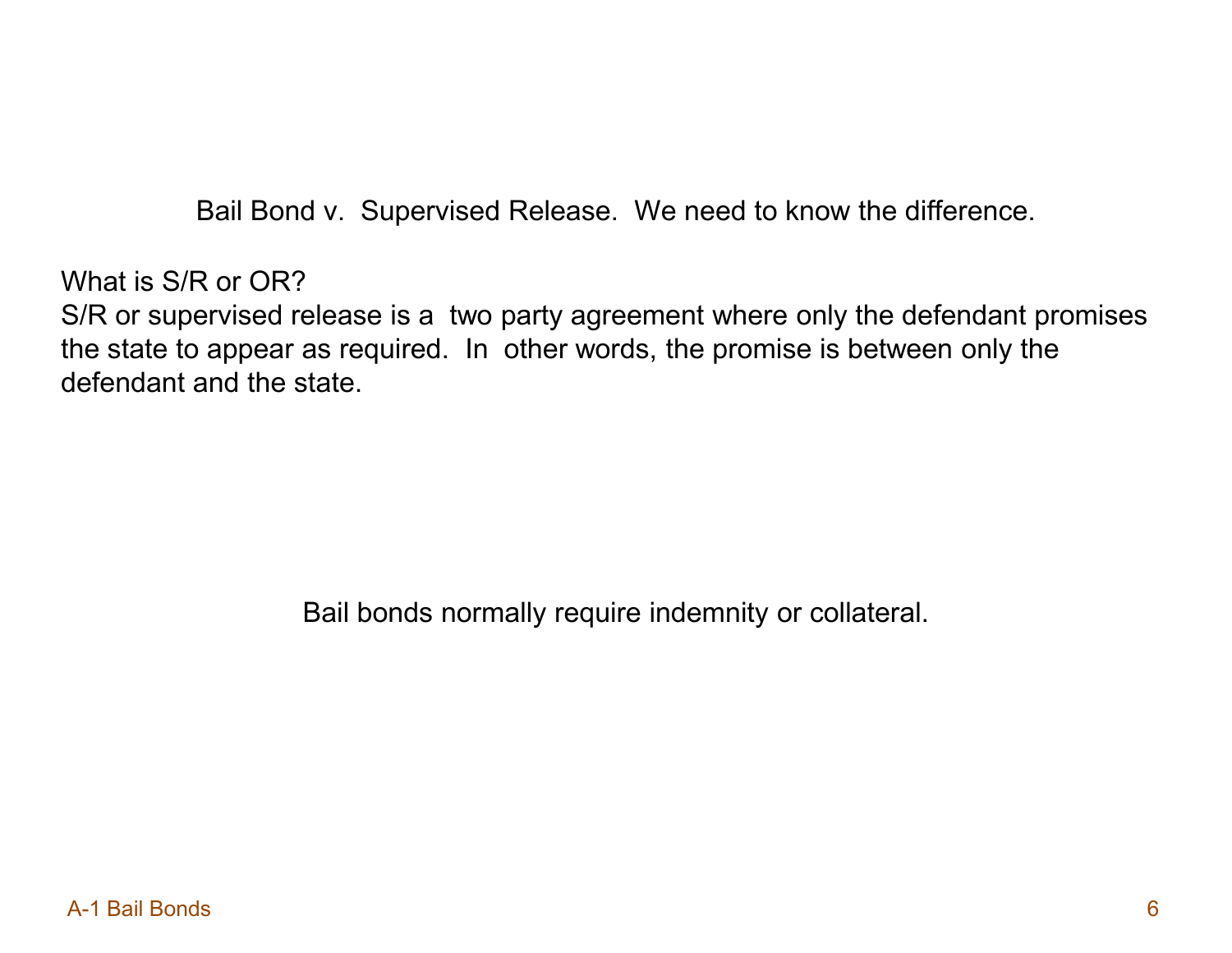HRS-804-9 Amount

 §804-9 Amount. The amount of bail rests in the discretion of the justice or judge or the officers named in section 804-5; but should be so determined as not to suffer the wealthy to escape by the payment of a pecuniary penalty, nor to render the privilege useless to the poor. In all cases, the officer letting to bail should consider the punishment to be inflicted on conviction, and the pecuniary circumstances of the party accused.

[http://www.capitol.hawaii.gov/hrscurrent/Vol14\\_Ch0701-0853/HRS0804/HRS\\_0804-](http://www.capitol.hawaii.gov/hrscurrent/Vol14_Ch0701-0853/HRS0804/HRS_0804-0009.htm) [0009.htm](http://www.capitol.hawaii.gov/hrscurrent/Vol14_Ch0701-0853/HRS0804/HRS_0804-0009.htm)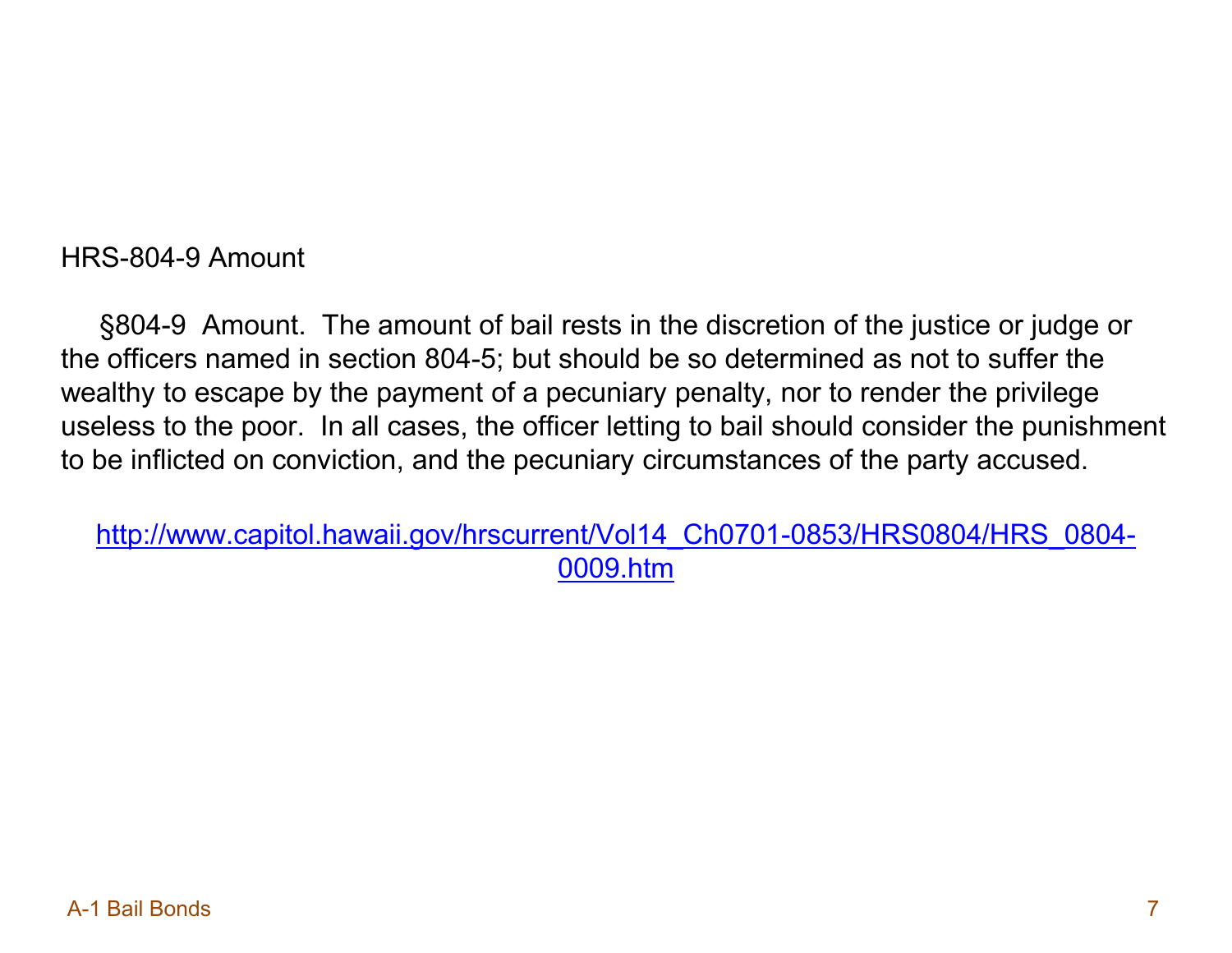

550 Halekauwila St., Suite 303 · Honolulu, HI 96813 · voice 808.522.1960 · fax 808.522.1972 · email jim@808bail.com · www.808bail.com

| <b>Bull amount \$</b>                        |         | Facility <b>Facil</b> |                 |                                  |                          | Arest dala (membibig)                                                                                                                       | Fidume dub (markid)31 |
|----------------------------------------------|---------|-----------------------|-----------------|----------------------------------|--------------------------|---------------------------------------------------------------------------------------------------------------------------------------------|-----------------------|
| Tell us about the defendant                  |         |                       |                 |                                  |                          |                                                                                                                                             |                       |
| <b>Outenbert</b> man                         |         |                       |                 | Phyric                           |                          | Collection                                                                                                                                  | ┅                     |
| Highcapana, Alian, Majdian                   |         |                       | Pinet of birth  |                                  | Deep of laids (workbory) |                                                                                                                                             | Scott Steering &      |
| Address                                      |         |                       |                 | w                                | o,                       | <b>Guest</b>                                                                                                                                | ъ                     |
| How long at present solderes                 |         | la play               | la <b>stat</b>  | Macriber of children             | <b>Last</b>              |                                                                                                                                             |                       |
| Ha je                                        | والمالة | bester                | He tob          | String, convice, 197004          |                          |                                                                                                                                             | Estado origin         |
| Village were you winted?                     |         |                       |                 | Where did you attend high suboot |                          |                                                                                                                                             | lease of education    |
| <b>Banglan</b>                               |         |                       | Work phone      |                                  | $20 - 10$                |                                                                                                                                             | Har bent              |
| Tell us about the defendant's spouse/partner |         |                       |                 |                                  |                          |                                                                                                                                             |                       |
|                                              |         |                       |                 |                                  |                          |                                                                                                                                             |                       |
| <b>Majarisa wa</b>                           |         |                       |                 |                                  | Phene                    |                                                                                                                                             | <b>Californize:</b>   |
| <b>Address</b>                               |         |                       |                 | <b>Ad. F</b>                     | क                        | 酾                                                                                                                                           | ъ                     |
| How long al present activent?                |         |                       |                 | <b>In plate</b>                  |                          |                                                                                                                                             | Number of children    |
| Such County #                                |         |                       | When lakks also |                                  |                          | Her long in NI                                                                                                                              | <b>Years loughers</b> |
| <b>Engineer</b>                              |         |                       | Walk phone      |                                  | <b>ANTE</b>              |                                                                                                                                             | <b>Marina</b> ?       |
| Tell us about the defendant's family         |         |                       |                 |                                  |                          |                                                                                                                                             |                       |
| Father (theol an indemnities)                |         |                       |                 | Phone:                           |                          | Work player                                                                                                                                 |                       |
| Address                                      |         |                       |                 | ka F                             | ٠                        | Sum                                                                                                                                         | ъ                     |
| Matter (if not as inductable)                |         |                       |                 | Ploce                            |                          | Work player                                                                                                                                 |                       |
| Address                                      |         |                       |                 | ka. F                            | o,                       | Sum                                                                                                                                         | ъ                     |
|                                              |         |                       |                 |                                  |                          | Ralphae or minnesse of the Delengent (25-appear, ghibiand, in-laws, genelperants, etc.) who you have stong confort with their can mask you. |                       |
| <b>Allen</b>                                 |         |                       |                 | Phone                            |                          | <b>Resident</b>                                                                                                                             |                       |
| $\overline{\phantom{a}}$                     |         |                       |                 | <b>Phone</b>                     |                          | <b>Response</b>                                                                                                                             |                       |
| Tell us about the defendant's attorney       |         |                       |                 |                                  |                          |                                                                                                                                             |                       |
| Alloway mem 1. Brm                           |         |                       |                 |                                  |                          | Phone                                                                                                                                       |                       |

**Yer method** 

**SUBMIT ONLINE** 

**Un prodution or parent?** 

0.41 Spring 200, Oil Inc. 5/098

What bull company?

Deterator belief before?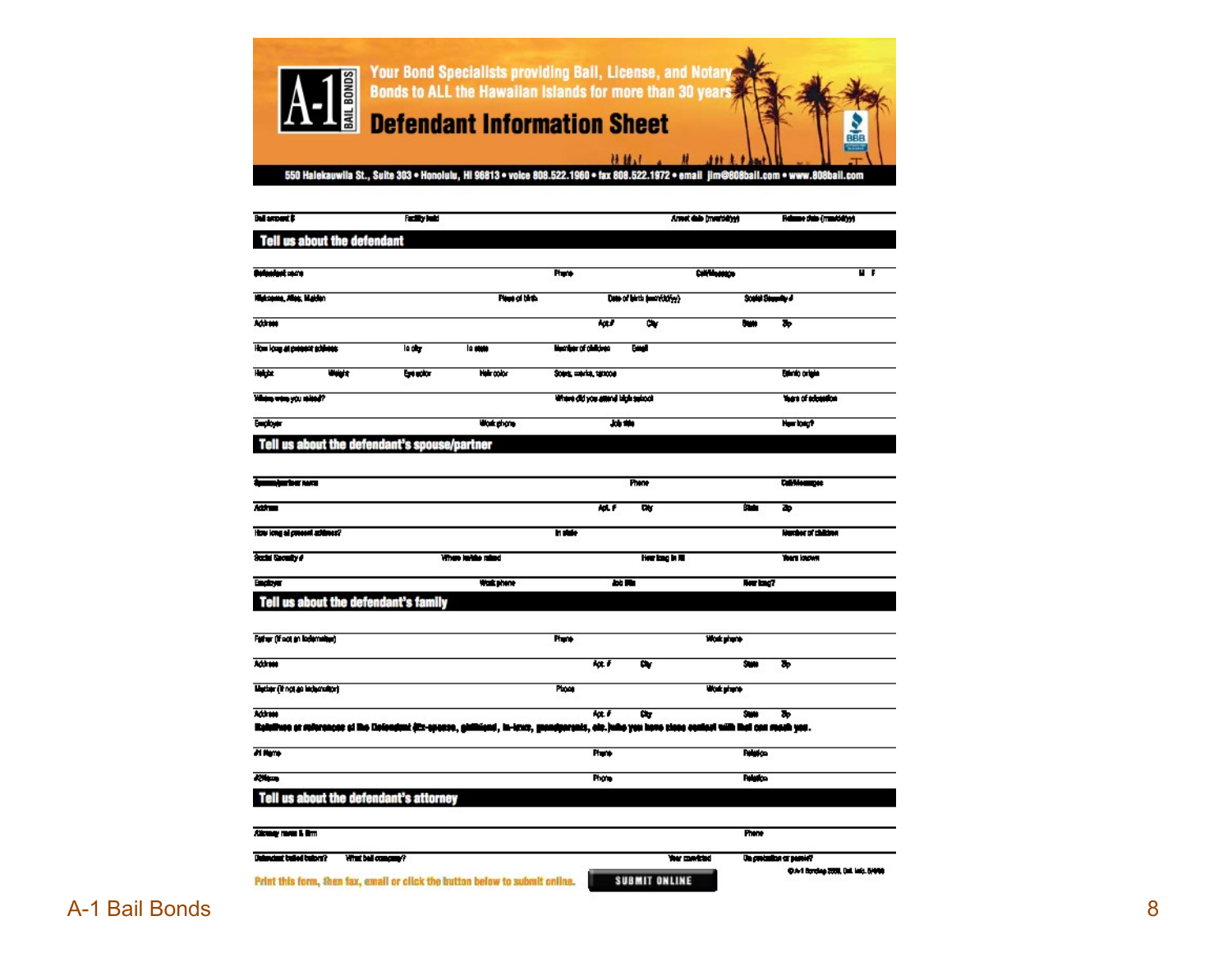

550 Halekauwila St., Suite 303 . Honolulu, HI 96813 . voice 808.522.1960 . fax 808.522.1972 . email jim@808bail.com . www.808bail.com

Delendant's Social Security #

**But Amount** 

 $\circ$ ਸਭ

Delendant Birthdate (mm/dd/yy)

| Delandario Heste Phone                                        | <b>Call Phone</b> |               | <b>Email Address</b> |                       |                                       |                                |
|---------------------------------------------------------------|-------------------|---------------|----------------------|-----------------------|---------------------------------------|--------------------------------|
|                                                               | O Yes O No        |               |                      |                       |                                       |                                |
| Co-signer info: Name of another person to guarantee the bond. | Married?          | Phone         | Social Security #    | <b>Email Address</b>  |                                       |                                |
| Co-signer Address                                             | City              | <b>State</b>  | Zip                  | Birthdate (mm/dd/w)   | <b>Credit Score</b>                   | Est. Net Worth                 |
| Co-signer Place of Employment or Company Name                 |                   | Position Held |                      | Work Phone            |                                       | Relation to Defendant/How Long |
| Do you own your home or other real property? $O$ Yes $O$ No   | Market Value S    |               |                      | Mortgage Balance \$   |                                       |                                |
|                                                               | OW OM             |               |                      |                       |                                       |                                |
| nouse of Co-signer or 2nd Co-signer                           | <b>Manbdit</b>    | Phone         | Social Security #    | <b>Email Address</b>  |                                       |                                |
| खिला                                                          | œ                 | Smith         | 20                   | Birthdain (straction) | <b>Credit Score</b>                   | <b>EXTREMON</b>                |
| Place of Employment or Company News-                          |                   | Position Hold |                      | <b>Wark Phone</b>     | <b>Rolation to Defendant How Long</b> |                                |

Market Value &

Franci constituty and algo. Survey is not agreeing is inscentive bond applied for by accepting links application and may decline or moster that additional editatent be given to secure any bond to be issued as a result of the application, or that additional documents of guaranty or industrialy.<br>The stored. By stories below you are appears that loved signatures are sufficient to bird the contrast, jointly and severally, and that the undersigned agree to all the following.

Do you awa your home or other real property? O Yes O No

Defendant's name: Tell us about the person menting the hell houst.

1. Warrietly, Each of no working that the statements shells in Eds analysition are tras-and echocontrolge that links application has an will induce the Sunsky to Issue the Bond applied for horsh. If any of the platonenic in this application are false, Suraty can causal the Bord. Each of us authorizes the Surely to investigate all statements made and clack our credit.

2. Estillags. Everyone eigning much eign as personal indumnition and co-eigner in an individual especify along with their spouse. Do not leave any blanks. If not member, so state. We all agree the surely on the bond may be substituted during this agreement.

3. Promismo, Davillandika of Remissible. Each of as agrees that the promium for the<br>Board issued, as a result of this application is FULLY EARNED AND MDT REFUNDABLE upon legence of the Bond; persuad to HRS 304-62. An annual prentiem need be paid for confirmation of the figuri will suitability evidence of termination of the SURETY-SHIP is provided to Surely. Surely may see in this release from holding under the Bord under any applicable law for release of sumities without listillity to the Principal or any of the understoned. This agreement and any other documents you sign in connection with issuance of the Bond apply to all reasonsts, continuations, substitutions and extensions of the SURETYSHIP.

4. Independing. The understancel sames, joinity and severally, to pay like Surely, on demand, all psyments, locate, expense and cools, including researchis attempts fore, for widch Surely becomes listile by resoon of the Bond, whether or not Surely hee paid such payaneal, logoes, oxplanees, cooke oad less. This indomally shall include an obligation to<br>slapedi with Sundy as amount of namey exilicient for Sundy to reserve for payments, boate, expenses, coale and less, whether hoove or unhacene, confligent or otherwise, orising by researt of the Boad, it demanded by Surety. Sandly stall have suckelve sight. to determine whether any claim or suit, on the leads of listing, separticaty or otherwise. shell be paid, compromised, defended or appealed.

Marinano Belasco &

U. Wenshapi A Hald Hordi in Net on Intersects Policy. A Road is a costili relationship. All persons who sign balow enderstand that if the Service metros any payments, increase process or has losses under the Bond like they will have to completely indemally and pay the Sandy for those payments, boson can count the services. Everyone signing understands and agrees that they cannot be exclused treat this board obligation until the defendant annual in the board species that the post of stars that

6. Mediation. The partice agree that any claims, disputes and controversies concerning enteing out of an relating to title Agreement, shell final be determined by private mediation.<br>In accordance with the laws of the State of Hawell. All parties agree to submit to the juniodiction of the counte of the State of Hersell.

|                                              |                          | Print or lype your name have, agreeing to conditions of this form.            |                                                                     |
|----------------------------------------------|--------------------------|-------------------------------------------------------------------------------|---------------------------------------------------------------------|
|                                              |                          |                                                                               |                                                                     |
| Personal indemnitor to eligen as include all | <b>Base (completion)</b> | Pennycel indexaming, co-gigany as include all<br>Dans per riddiggi            | Belendare or edditional co-electrice in Individual<br>Destromating) |
| Past lives                                   |                          | <b>Print Name</b><br>Elish below to school the contacts of this form collect. | Paint Monte                                                         |
|                                              |                          | <b>SUBMIT ONLINE</b>                                                          |                                                                     |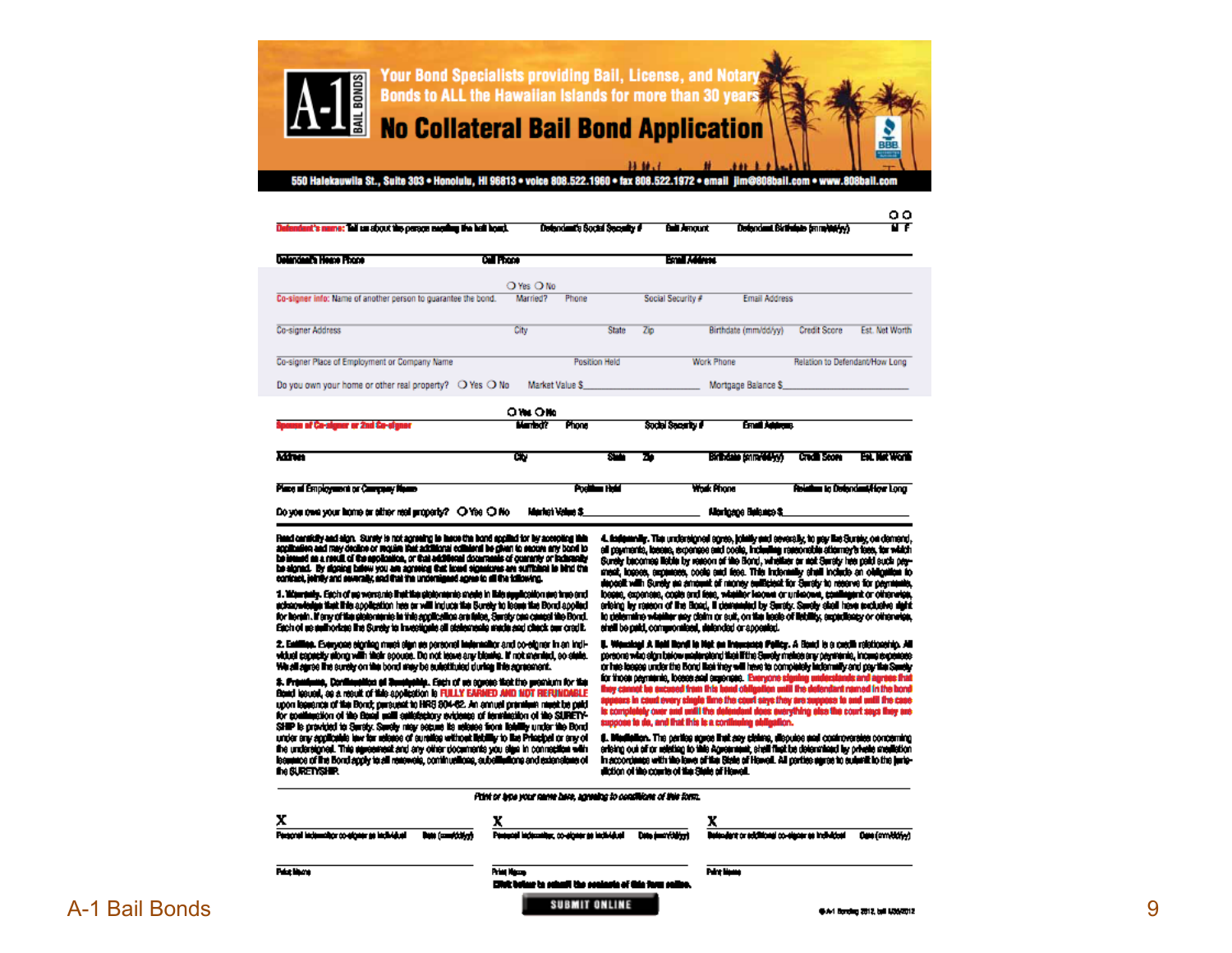| dba A-1 Bail bonds<br>License #300204 | Insurance Producer:<br>A-1 Bonding, Inc.                                   |                                                                                                                                                                                                                                                                                                                                                                                                                                                                                                                              |                                                                                                                | Address all correspondence to:<br>James W. Lindblad<br>P.O. Box 4253<br>Honolulu, HI 96813-4253<br>voice: 800.701.2245                                                                                                                                                              |
|---------------------------------------|----------------------------------------------------------------------------|------------------------------------------------------------------------------------------------------------------------------------------------------------------------------------------------------------------------------------------------------------------------------------------------------------------------------------------------------------------------------------------------------------------------------------------------------------------------------------------------------------------------------|----------------------------------------------------------------------------------------------------------------|-------------------------------------------------------------------------------------------------------------------------------------------------------------------------------------------------------------------------------------------------------------------------------------|
|                                       |                                                                            | <b>CIRCUIT OR DISTRICT COURT OF THE STATE OF HAWAII</b>                                                                                                                                                                                                                                                                                                                                                                                                                                                                      |                                                                                                                |                                                                                                                                                                                                                                                                                     |
| Report Nos.                           | the control of the control of the control of the control of the control of |                                                                                                                                                                                                                                                                                                                                                                                                                                                                                                                              | Criminal No. 2008 - Annual More and Service Communications of the Communication of the Communication of the Co |                                                                                                                                                                                                                                                                                     |
|                                       |                                                                            |                                                                                                                                                                                                                                                                                                                                                                                                                                                                                                                              |                                                                                                                |                                                                                                                                                                                                                                                                                     |
|                                       |                                                                            |                                                                                                                                                                                                                                                                                                                                                                                                                                                                                                                              |                                                                                                                |                                                                                                                                                                                                                                                                                     |
|                                       |                                                                            |                                                                                                                                                                                                                                                                                                                                                                                                                                                                                                                              |                                                                                                                |                                                                                                                                                                                                                                                                                     |
| DEFENDANT                             |                                                                            | admitted to bail and ordered to appear in court in the State of Hawaii.                                                                                                                                                                                                                                                                                                                                                                                                                                                      |                                                                                                                | having been                                                                                                                                                                                                                                                                         |
|                                       | <b>KNOW ALL MEN BY THESE PRESENTS:</b>                                     | That the undersigned surety or surties, as surety, hereby undertake that the said defendant will appear and answer all charges<br>mentioned in whatever court it may be prosecuted within the State of Hawaii, and will at all times be amenable to the orders<br>and process of the court, and, if convicted, will appear for judgment, and render self in execution thereof, or failing to perform<br>either of these conditions will pay to the State of Hawaii, as provided in sections 804-51. Hawaii revised statutes, |                                                                                                                |                                                                                                                                                                                                                                                                                     |
|                                       |                                                                            | The sum of, which is a strategies of the state of the state of the state of the state of the state of the state of the state of the state of the state of the state of the state of the state of the state of the state of the                                                                                                                                                                                                                                                                                               |                                                                                                                | dollars $(S_1, S_2, S_3, S_4, S_5, S_6, S_7, S_7, S_8, S_9, S_9, S_1, S_1, S_2, S_4, S_1, S_2, S_4, S_4, S_5, S_6, S_7, S_7, S_8, S_8, S_9, S_9, S_1, S_1, S_2, S_4, S_1, S_2, S_4, S_4, S_5, S_6, S_6, S_7, S_7, S_8, S_8, S_9, S_9, S_9, S_1, S_1, S_2, S_4, S_1, S_2, S_4, S_1,$ |
|                                       |                                                                            |                                                                                                                                                                                                                                                                                                                                                                                                                                                                                                                              |                                                                                                                |                                                                                                                                                                                                                                                                                     |
|                                       |                                                                            | Bond valid only for those charges listed under the above report and or criminal numbers as of the date stated herein. Bond is<br>canceled and surety exonerated upon sentencing, DAG Plea, or dismissal.                                                                                                                                                                                                                                                                                                                     |                                                                                                                |                                                                                                                                                                                                                                                                                     |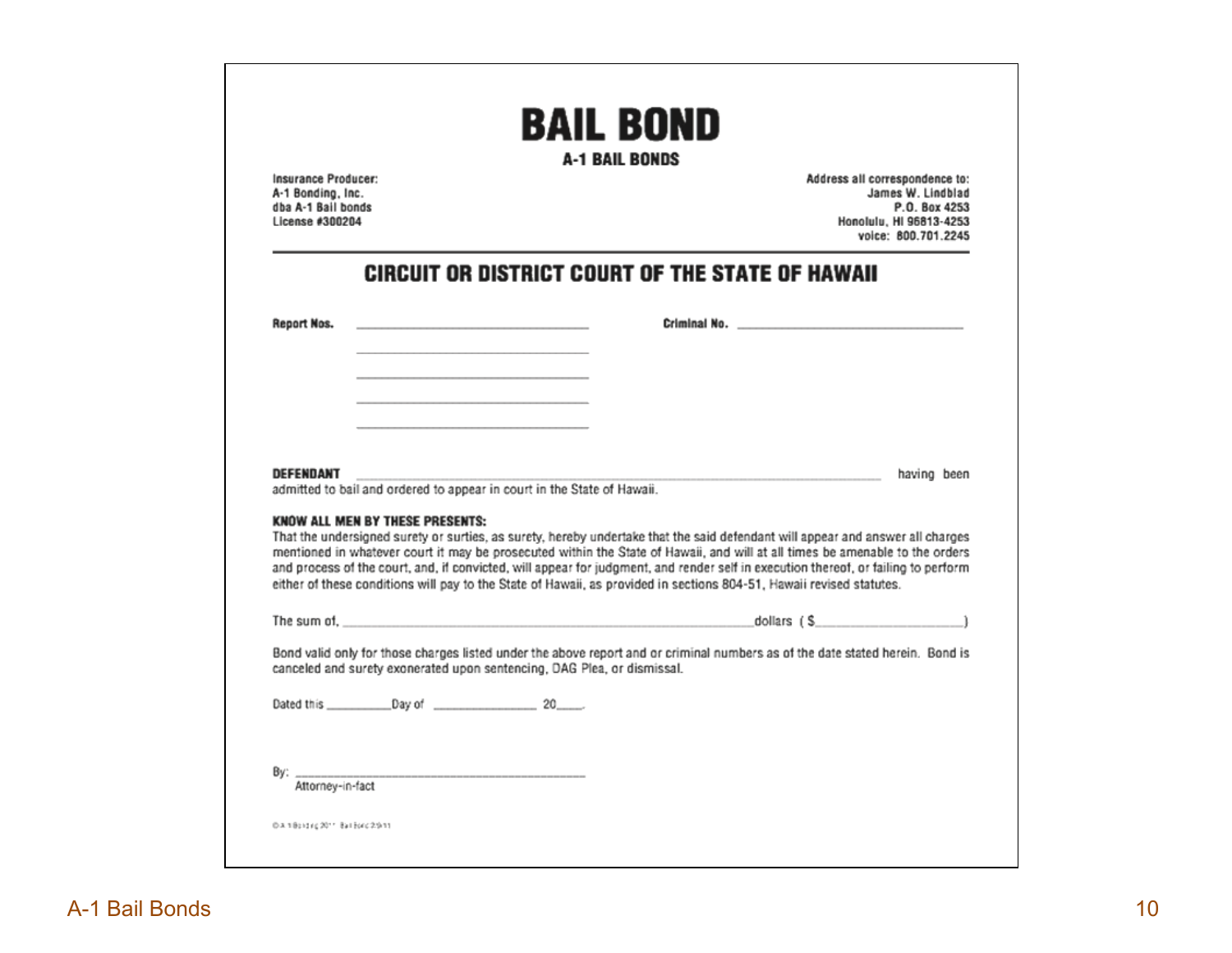| will bind this Surety.                                                                                         | INTERNATIONAL FIDELITY INSURANCE COMPANY<br>P.O. BOX 9810, CALABASAS, CA 91372-9810 (800) 935-2245                                                       | IS30K-175378<br>NUMBER                                                                                                                                                                                                                                                                                                                                                                                                                                                                                                                                                                                                                                                                                                                                                                                                                                                                                                                                                                                         |
|----------------------------------------------------------------------------------------------------------------|----------------------------------------------------------------------------------------------------------------------------------------------------------|----------------------------------------------------------------------------------------------------------------------------------------------------------------------------------------------------------------------------------------------------------------------------------------------------------------------------------------------------------------------------------------------------------------------------------------------------------------------------------------------------------------------------------------------------------------------------------------------------------------------------------------------------------------------------------------------------------------------------------------------------------------------------------------------------------------------------------------------------------------------------------------------------------------------------------------------------------------------------------------------------------------|
| THIS POWER VOID IF NOT USED BY:                                                                                | December 31, 2015                                                                                                                                        | 30,000<br><b>POWER AMOUNTS</b>                                                                                                                                                                                                                                                                                                                                                                                                                                                                                                                                                                                                                                                                                                                                                                                                                                                                                                                                                                                 |
| these presents.                                                                                                | THIRTY THOUSAND DOLLARS**************************                                                                                                        | KNOW ALL MEN BY THESE PRESENTS, that INTERNATIONAL FIDELITY INSURANCE COMPANY, a corporation duly organized and existing under the laws of the State<br>of New Jersey, has constituted and appointed, and does hereby constitute and appoint, its true and lawful Atlomay-in-Fact, with full power and authority to sign the company's<br>name and affx its corporate seal to, and deliver on its behalf as surety, any and all obligations as harcin provided, and the execution of such obligations in pursuance of these<br>presents shall be as binding upon the company as fully and to all intents and purposes as if done by the regularly elected officers of asid company stilts home office in their<br>own proper person; and the said company hereby ratifies and confirms all and whatsoaver its said Attorney-in-Fact may lawfully do and perform in the premises by virtue of<br>THIS POWER OF ATTORNEY IS VOID IF ALTERED OR ERASED. THE OBLIGATION OF THE COMPANY SHALL NOT EXCEED THE SUM OF |
|                                                                                                                | AND MAY BE EXECUTED FOR RECOGNIZANCE ON CRIMINAL BAIL BONDS ONLY.                                                                                        |                                                                                                                                                                                                                                                                                                                                                                                                                                                                                                                                                                                                                                                                                                                                                                                                                                                                                                                                                                                                                |
|                                                                                                                |                                                                                                                                                          | Authority of such Attorney-in-Fact is limited to the execution of appearance bonds and cannot be construed to guarantee defendant's future lawful conduct, adherence to travel                                                                                                                                                                                                                                                                                                                                                                                                                                                                                                                                                                                                                                                                                                                                                                                                                                 |
|                                                                                                                | be affached to each bond executed. Powers of Attorney must not be returned to Attorney-in-Fact, but should remain a permanent part of the court records. | limitation, fines, restitution, payments or penalties, or any other condition imposed by a court not specifically related to court appearances. A separate Power of Attorney must                                                                                                                                                                                                                                                                                                                                                                                                                                                                                                                                                                                                                                                                                                                                                                                                                              |
|                                                                                                                |                                                                                                                                                          | NOTICE: Stacking of Powers is strictly prohibited. No more then one                                                                                                                                                                                                                                                                                                                                                                                                                                                                                                                                                                                                                                                                                                                                                                                                                                                                                                                                            |
|                                                                                                                |                                                                                                                                                          |                                                                                                                                                                                                                                                                                                                                                                                                                                                                                                                                                                                                                                                                                                                                                                                                                                                                                                                                                                                                                |
|                                                                                                                | Bond Amt S Date Executed<br>The process of the contract of the con-                                                                                      |                                                                                                                                                                                                                                                                                                                                                                                                                                                                                                                                                                                                                                                                                                                                                                                                                                                                                                                                                                                                                |
|                                                                                                                |                                                                                                                                                          |                                                                                                                                                                                                                                                                                                                                                                                                                                                                                                                                                                                                                                                                                                                                                                                                                                                                                                                                                                                                                |
| Defendant and the contract of the contract of the contract of the contract of the contract of the contract of  | D.O.B.                                                                                                                                                   |                                                                                                                                                                                                                                                                                                                                                                                                                                                                                                                                                                                                                                                                                                                                                                                                                                                                                                                                                                                                                |
| $\cos \theta$                                                                                                  | Appearance Date                                                                                                                                          |                                                                                                                                                                                                                                                                                                                                                                                                                                                                                                                                                                                                                                                                                                                                                                                                                                                                                                                                                                                                                |
| Offense in the contract of the contract of the contract of the contract of the contract of the contract of the |                                                                                                                                                          | by its Secretary, this 23rd day of March, 1998.                                                                                                                                                                                                                                                                                                                                                                                                                                                                                                                                                                                                                                                                                                                                                                                                                                                                                                                                                                |
|                                                                                                                |                                                                                                                                                          |                                                                                                                                                                                                                                                                                                                                                                                                                                                                                                                                                                                                                                                                                                                                                                                                                                                                                                                                                                                                                |
|                                                                                                                | Court County interesting other referring anticipate anticipate come, with a lot                                                                          | power from this Surety may be used to post any one ball amount.<br>IN WITNESS WHEREOF, said INTERNATIONAL FIDELITY<br>INSURANCE COMPANY, by virtue of authority conferred by its<br>Board of Directors, has caused these presents to be sealed with its<br>corporate seal, signed by its Chairman of the Board and attested<br>1904<br>Francis Mitwhell, Creatorin of the Board                                                                                                                                                                                                                                                                                                                                                                                                                                                                                                                                                                                                                                |
|                                                                                                                |                                                                                                                                                          |                                                                                                                                                                                                                                                                                                                                                                                                                                                                                                                                                                                                                                                                                                                                                                                                                                                                                                                                                                                                                |
| Court City                                                                                                     | Court State<br>Div./Dept.                                                                                                                                |                                                                                                                                                                                                                                                                                                                                                                                                                                                                                                                                                                                                                                                                                                                                                                                                                                                                                                                                                                                                                |
| If rewrite, give orig, power #                                                                                 | Increase<br>Decrease                                                                                                                                     | Norman Konvitz, Selvespel                                                                                                                                                                                                                                                                                                                                                                                                                                                                                                                                                                                                                                                                                                                                                                                                                                                                                                                                                                                      |
|                                                                                                                |                                                                                                                                                          | NOT VALID FOR                                                                                                                                                                                                                                                                                                                                                                                                                                                                                                                                                                                                                                                                                                                                                                                                                                                                                                                                                                                                  |
| Executing Agent                                                                                                | Signature/flapplicable, add your COURT assigned Agent A                                                                                                  | <b>IMMIGRATION</b>                                                                                                                                                                                                                                                                                                                                                                                                                                                                                                                                                                                                                                                                                                                                                                                                                                                                                                                                                                                             |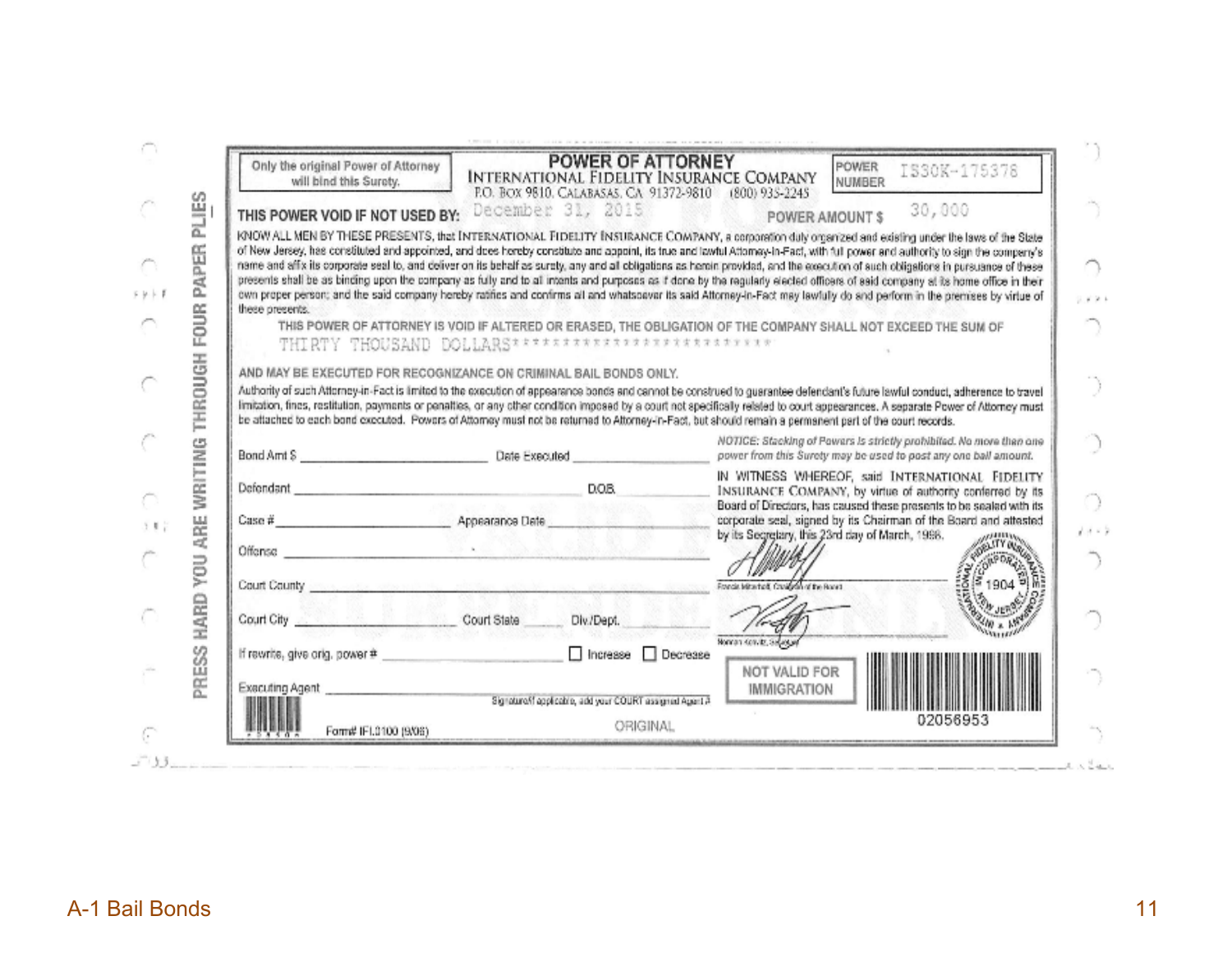|                          |                                                                                                               | <b>BAIL BOND SURRENDER</b>                                                                                                                                                                                                     |
|--------------------------|---------------------------------------------------------------------------------------------------------------|--------------------------------------------------------------------------------------------------------------------------------------------------------------------------------------------------------------------------------|
| Court Clerk              |                                                                                                               | CR. NO.                                                                                                                                                                                                                        |
|                          | Dept. of Public Safety (OCCC)                                                                                 | or Police Report Number                                                                                                                                                                                                        |
| Prosecutor               |                                                                                                               |                                                                                                                                                                                                                                |
| Defense Counsel<br>LS.C. |                                                                                                               |                                                                                                                                                                                                                                |
|                          |                                                                                                               |                                                                                                                                                                                                                                |
|                          |                                                                                                               |                                                                                                                                                                                                                                |
|                          |                                                                                                               |                                                                                                                                                                                                                                |
|                          | Surety, attorney in fact, A-1 Bail Bonds<br>Criminal Assignments                                              |                                                                                                                                                                                                                                |
|                          |                                                                                                               |                                                                                                                                                                                                                                |
|                          | To whom it may concern:                                                                                       |                                                                                                                                                                                                                                |
|                          | Subject: Bail bond surrender per HRS, Sec. 804-14 reads:                                                      |                                                                                                                                                                                                                                |
|                          | surrendering him to the custody of any sheriff or chief of police or his authorized subordinate."             | "804-14 Discharge of sureties. Those who may have become bail for anyone, name at any time discharge themselves, by                                                                                                            |
|                          |                                                                                                               |                                                                                                                                                                                                                                |
|                          |                                                                                                               |                                                                                                                                                                                                                                |
|                          | Bail Amount: \$                                                                                               |                                                                                                                                                                                                                                |
|                          |                                                                                                               |                                                                                                                                                                                                                                |
|                          |                                                                                                               |                                                                                                                                                                                                                                |
|                          | surety for the appearance of the defendant whenever requested by the court.                                   | On behalf of the surety, I hereby surrender the above named defendant to your custody and relinquish any and all responsibility as                                                                                             |
|                          |                                                                                                               |                                                                                                                                                                                                                                |
|                          |                                                                                                               |                                                                                                                                                                                                                                |
|                          |                                                                                                               |                                                                                                                                                                                                                                |
|                          | Attorney in fact, for surety, c/o A-1 Bail Bonds                                                              |                                                                                                                                                                                                                                |
|                          | (Seal) 550 Halekauwila Street #303                                                                            |                                                                                                                                                                                                                                |
|                          | Honolulu, Hawaii 96813<br>$(808)$ 522-1960                                                                    |                                                                                                                                                                                                                                |
|                          | Presence and physical custody of the above defendant noted by:                                                |                                                                                                                                                                                                                                |
|                          | Signature and the contract of the contract of the contract of the contract of the contract of the contract of | Name and the contract of the contract of the contract of the contract of the contract of the contract of the contract of the contract of the contract of the contract of the contract of the contract of the contract of the c |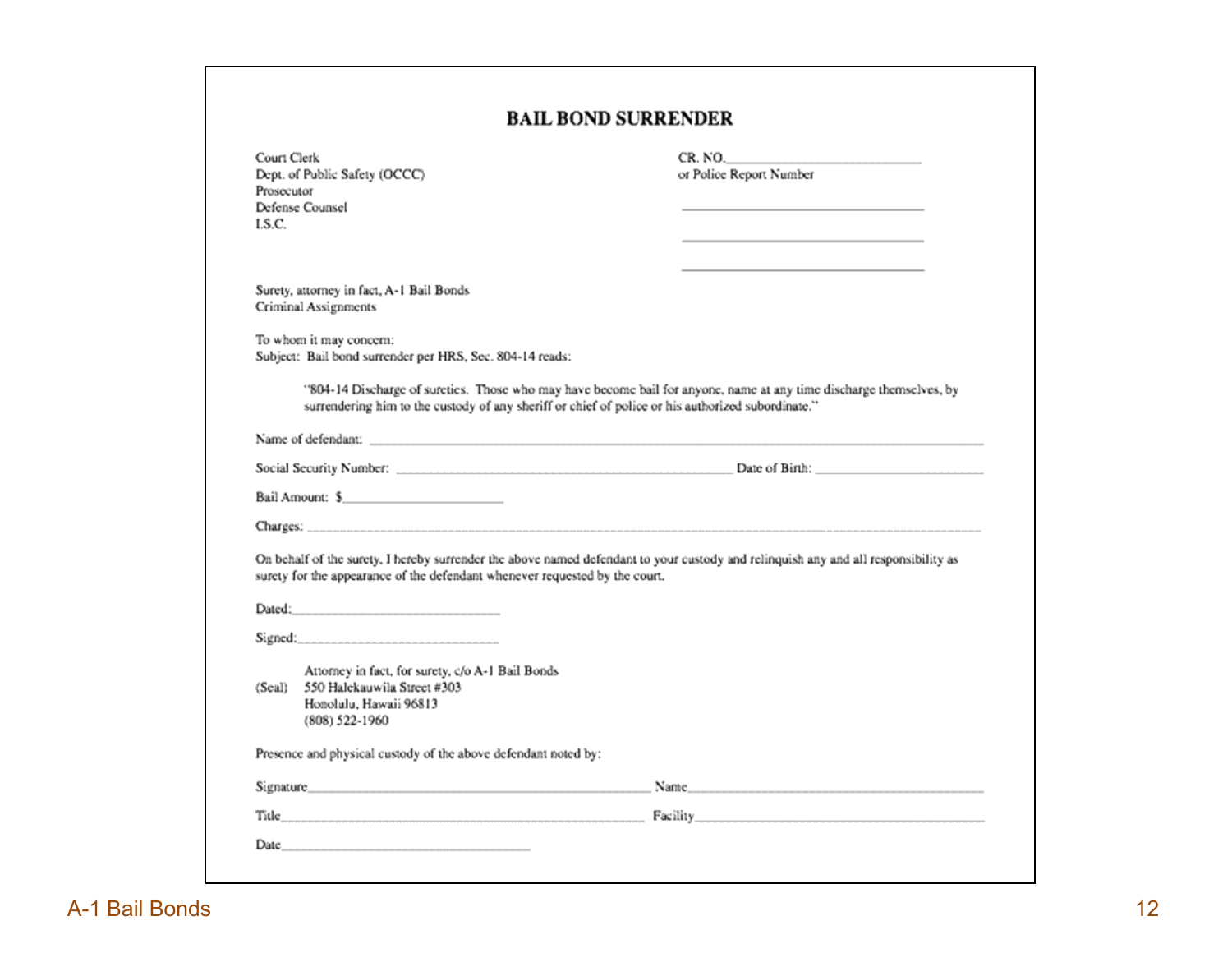Alternative Solutions: July 22, 2013.

Private donor, the Arnold Foundation is testing the following in Hawaii. Everything they do and how they do it is outlined on their website.

\$789,950.00 Hope-Pretrial.

50 defendant first year enrollment.

75 following year

This means spending \$6319.00 per defendant release. Later, if this works, the state can decide to fund the project.

[http://www.arnoldfoundation.org/hawaii-department-public-safety-hawaii-state-judiciary](http://www.arnoldfoundation.org/hawaii-department-public-safety-hawaii-state-judiciary-and-laura-and-john-arnold-foundation-partner)[and-laura-and-john-arnold-foundation-partner](http://www.arnoldfoundation.org/hawaii-department-public-safety-hawaii-state-judiciary-and-laura-and-john-arnold-foundation-partner)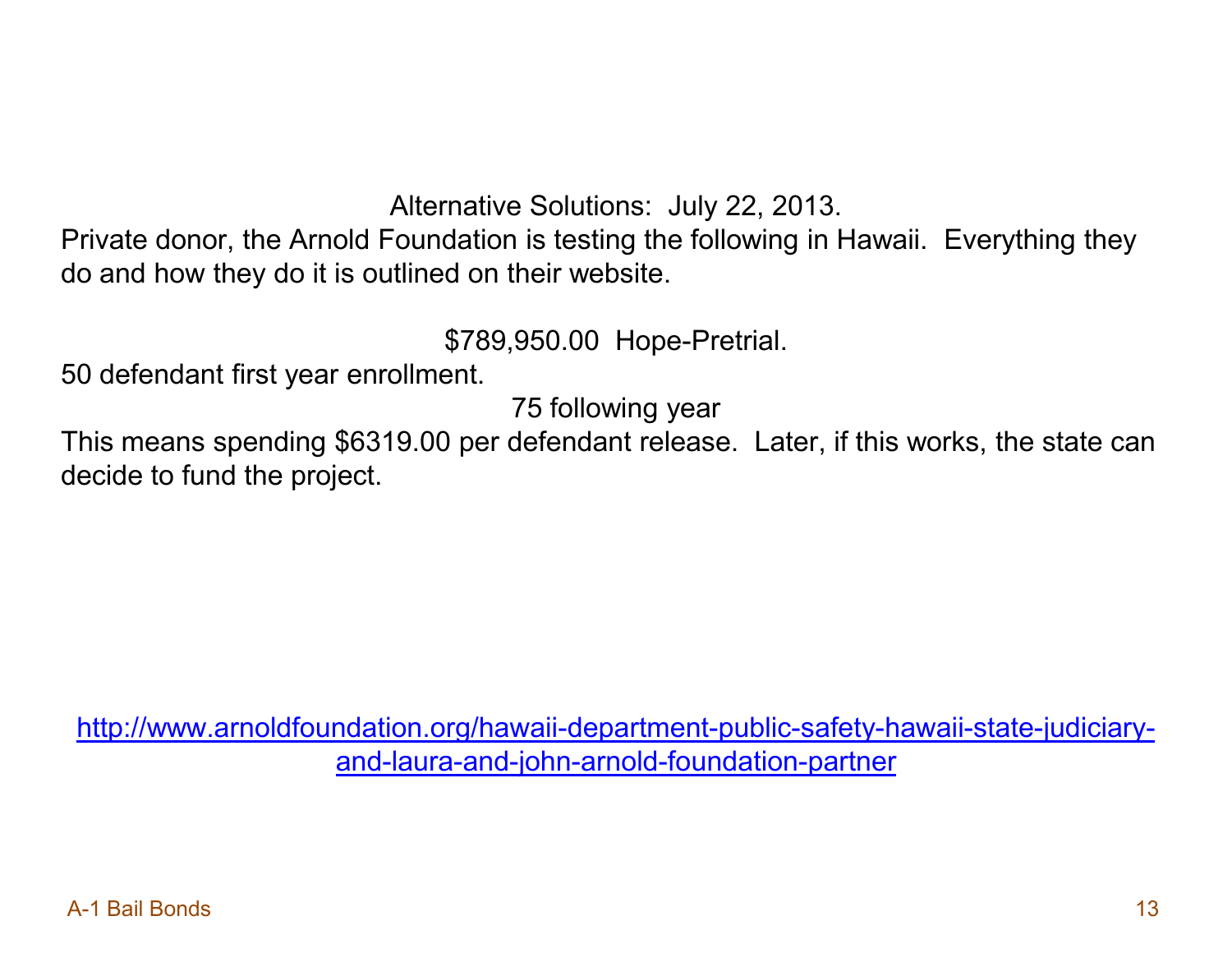## Vaimili and Barton Cases

<http://808bail.com/honolulu/bail-in-honolulu-hawaii/>

Vaimili explains bail bond forfeiture in Hawaii

<http://808bail.com/honolulu/cash-bail-in-washington-state-barton-ruling/>

Barton explains what sufficient surety means and what cash only bail means.